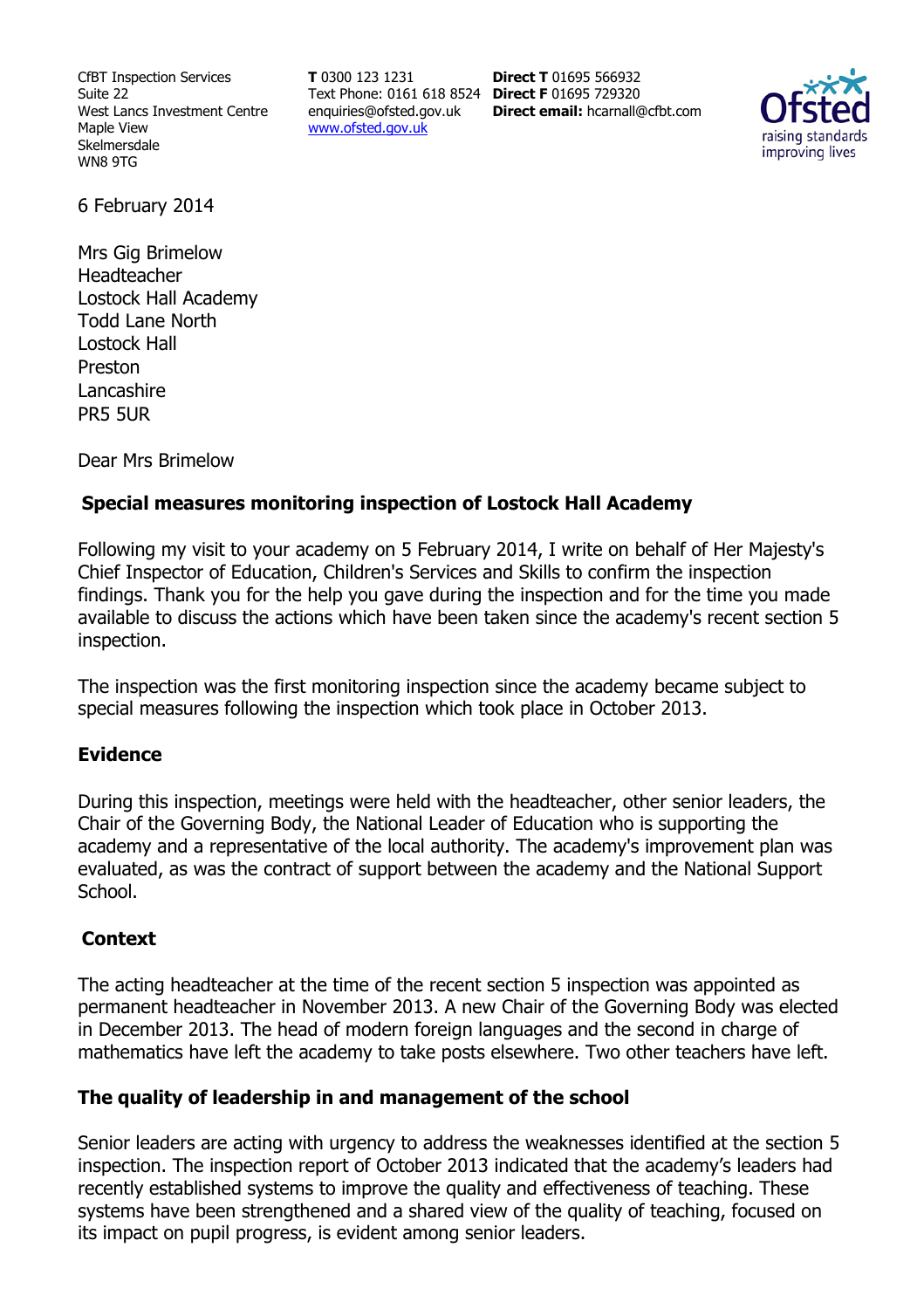The academy's improvement plan is comprehensive and addresses all the areas for improvement identified in the section 5 inspection. It is, however, not sufficiently sharp in terms of identifying in advance the dates when actions are to be taken and there is no precise monitoring calendar that would enable leaders to be clear about expectations term by term. Senior leaders acknowledge that this refinement would make their monitoring more systematic. Leaders are evaluating areas for improvement retrospectively at half termly intervals. Their evaluation is based on wide-ranging data.

The relatively new senior leadership team is a unified body whose individual members possess complementary skills and expertise. The headteacher ensures that leaders work closely together and that channels of communication are open. Senior leaders have clearly defined roles and responsibilities underpinning the shared aim of accelerating students' progress and narrowing the attainment gaps between different groups.

The academy's strategic use of data has been developed effectively so that teachers know which students are in danger of underachieving and can adapt their planning accordingly. Similarly, subject leaders have reliable information that enables them to evaluate the effectiveness of their departments. Leaders responsible for monitoring the progress of year groups are able to plan interventions and governors can now hold senior leaders properly to account.

The academy's data indicate that students' achievement is rising for all groups, although gaps remain too large between boys and girls, and between students supported by the pupil premium and their peers. (The pupil premium is additional funding made available for students known to be eligible for free school meals, those who are looked after by the local authority and those with parents serving in the armed forces). The academy's leaders analyse performance data thoroughly and regularly. They meet to discuss the progress of individual students and take appropriate action as a result of sharing information about the aids and barriers to their performance. Additional programmes have been introduced to support the literacy skills of identified students eligible for support through the pupil premium. The academy's wide range of classes and clubs after the end of the formal day enable students to benefit from individual or small group support that complements more focused teaching in lessons. The work of pastoral leaders is integral to the academy's approach; monitoring and mentoring are closely linked.

The attendance of students supported by the pupil premium is closely tracked. Their attendance is above the national average and rising, as it is for other groups in the academy.

Senior leaders' work is quality assured by the local authority and by the National Leader of Education who provides support to the academy. Shared lesson observations have been followed by insightful discussions about the next steps to improve teaching. The academy's continuing professional development programme is sufficiently flexible to meet individual needs while emphasising whole-school priorities. The contract of support between the academy and the National Support School spans the next two years and is tailored to meet the academy's needs.

An external review of governance has been undertaken by a National Leader of Governance. Governors have lost no time in responding to its recommendations. Named governors are linked to subject departments and to action plan priorities. Governors have undertaken training and more is planned. Governors are now well equipped to ask challenging